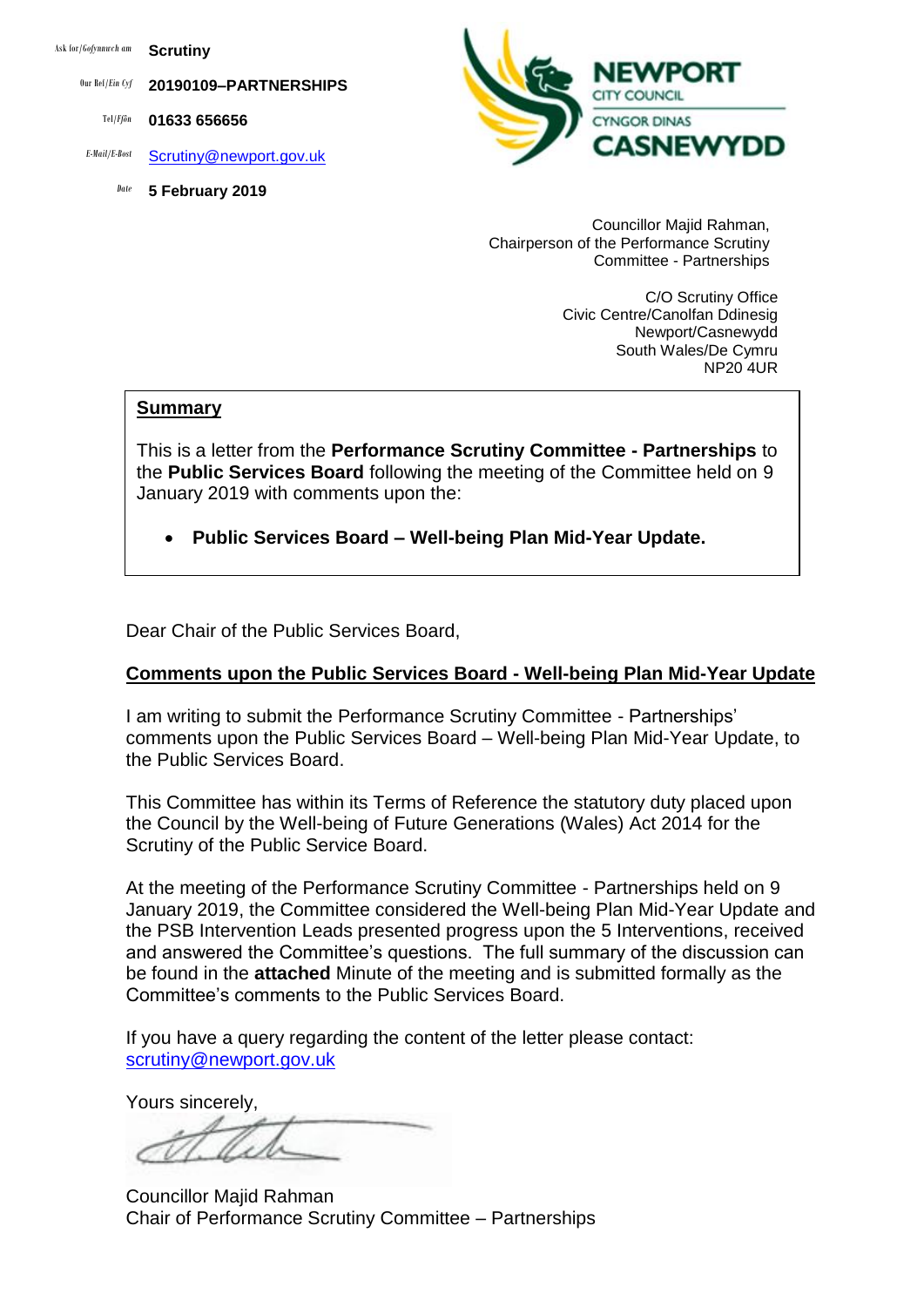### 3 **Public Services Board - Well-being Plan Mid-Year Update**

Attendees:

- **Will Godfrey**, **PSB Intervention Lead for Sustainable Travel and The Newport Offer** (Chief Executive of Newport City Council);
- **Huw Jakeway, PSB Intervention Lead for Green and Safe Spaces** (South Wales Fire and Rescue Services);
- **Gary Handley, PSB Intervention Lead for Right Skills** (Coleg Gwent);
- **Supt Ian Roberts, PSB Intervention Lead for Strong Resilient Communities** (Gwent Police);
- **Rhys Cornwall** (Head of People and Business Change);
- **Nicola Dance** (Senior Policy and Partnership Officer).

The Committee was advised that Nicola Prygodzicz was unable to attend for the Strong Resilient Communities Intervention Progress Update and had asked that her apologies were offered at the Meeting.

A brief overview of the Public Services Board Well-being Plan Mid-Year Update was presented to the Committee by the Chief Executive of Newport City Council in which he briefly outlined the background on the shift from the Single Integrated Plan to the Well-being Plan. It was important to recognise that the Public Services Board (PSB) was transitioning from adopting the Plan in May to delivering the Well-being Plan, starting with the identification of actions for interventions and the development of mechanisms for reporting back on the interventions. He stressed that it was the start of the process so therefore not a fully-fledged reporting mechanism and that the report was also an opportunity to seek the Committee's views on what it needed in future Well-being performance reports as part of the development.

He advised that it was important for the Committee to note that although there were five interventions, inevitably, each was at different stages, for example there was more detail within the Progress Update for Sustainable Travel intervention than other Well-being Plan Interventions, but as delivery progressed the reports would develop similarly.

He referred to page 17 of the report where an example of a dashboard using Sustainable Travel as the most developed to date was included and welcomed the Committee's views upon the draft dashboard as a reporting mechanism to progress with actions in future reports.

### Sustainable Travel

The Chief Executive introduced the Sustainable Travel Intervention to the Committee as the Public Services Board Lead for this Intervention. He referred to page 19 of the report where an Action Plan for Sustainable Travel set out Steps, Actions, Progress to date and Plans for the next quarter. He referred to one of the steps which related to fleet management and advised that a pan-Partnership view on these steps and the actions that could be taken was being collated.

He advised that air quality was a big issue across the City and the future impact of issues such as the proposed M4 relief road, a significant increase in traffic due to the tolls being removed on the Severn Bridges. There was a need to change behaviour, to encourage others to do so, including: building infrastructure around electric vehicles and charging points; looking at the Bike Scheme in Cardiff to develop a scheme in Newport, which feeds into the Active Travel Scheme and the Welsh Government White Paper, and; looking at how people get to the Convention Centre from the City Centre in the future. Partners within the Public Services Board had a clear view that a change of behaviour needed to be encouraged in the City centre to address these issues for sustainable travel.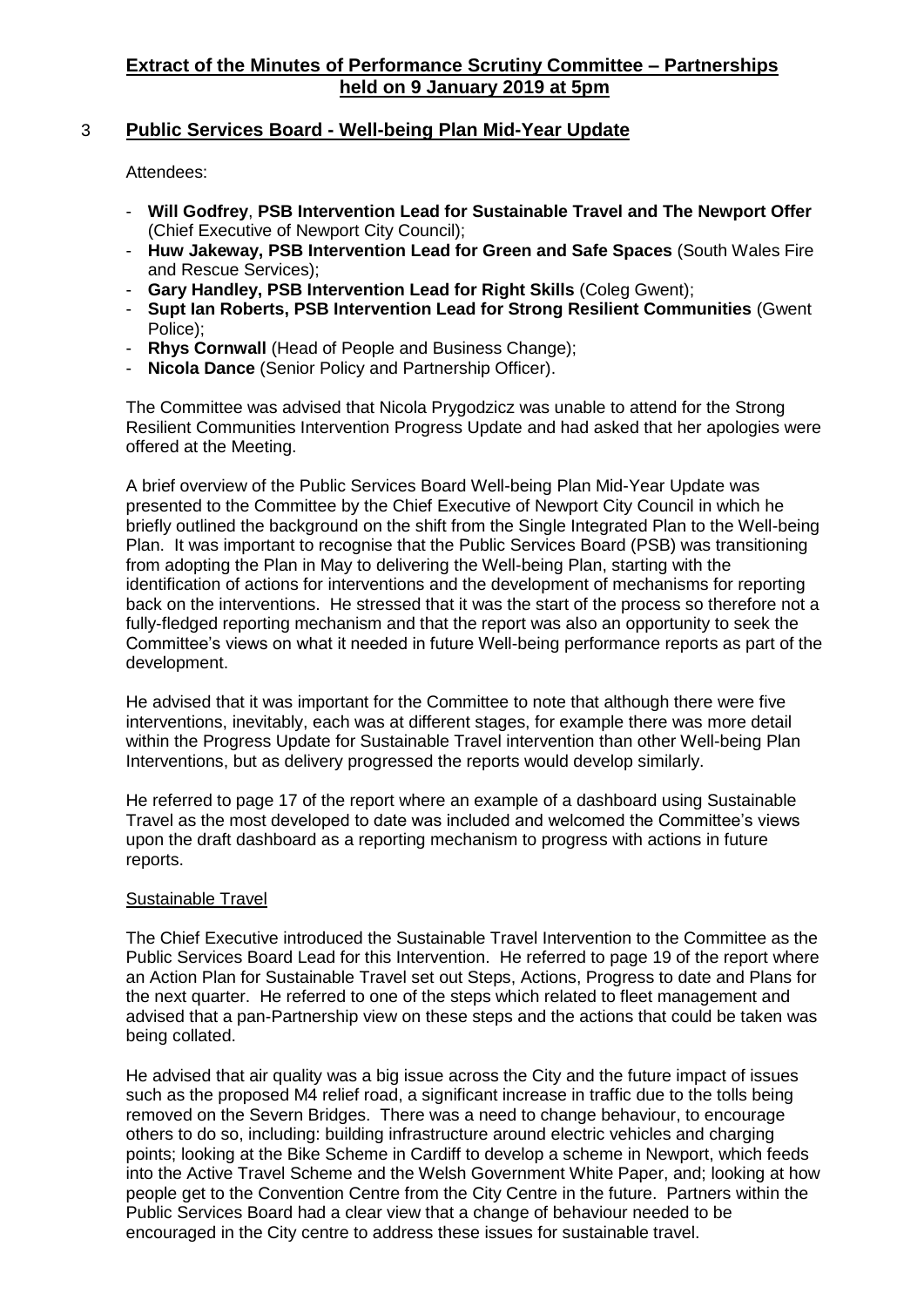Members asked the following:

- It was questioned how the Public Services Board could get the public to buy into the Well-being plan. The Chief Executive advised that the Well-being Plan was still in its early stages there was still so much to develop. Its predecessor, the Single Integrated Plan did not have wide engagement with partnerships, but the Well-being Plan should be celebrated, as there was much wider engagement and better engagement with Partners, which was just a taste of things to come and the Public Services Board was taking strategic steps to develop sustainable travel.
- A Member asked whether any applications for funding had been submitted to the Active Travel Funding Stream. The Chief Executive advised that a lot of funding was project specific, however funding had been obtained for the foot bridge over the railway from Welsh Government.
- A Member was concerned that while the use of electric cars was a way forward, it did not reduce the Partnership's carbon footprint; with fossil fuel still generated and asked whether it was therefore worth considering an alternative fuel. The Chief Executive clarified that the move to electric vehicles was to improve the air quality and although a fossil fuel, better than diesel or petrol cars. The Partnership was trying to improve air quality and build the infrastructure to encourage changes in travel behaviour.
- Clarification was sought upon whether the Public Services Board or its Partners applied for funding bids. The Chief Executive advised that it would be decided at the Sustainable Travel Board which organisation would apply for funding and that there could be a move to the Public Services Board bidding in the future.
- A Member commented that it was a struggle to see the overall vision, while looking for pots of funding which were not guaranteed and how this would fit into the whole vision. The Committee would like to see targets and how they would tie in with the overall vision and ambition for the City. The Chief Executive advised that the Partnership would reflect on how to link the actions set out in the plan. It was reiterated that this was in the early stages and specific measures would be reported in future reports to the Committee.
- A Member made reference to the increased traffic from Severn Bridge, the new Conference Centre and the introduction of electric cars, all of which would increase traffic and affect targets. The Chief Executive advised the Committee that the Partnership was engaging in ongoing conversations with the Celtic Manor and Welsh Government about creating infrastructure for better public transport for the city centre, balanced with other choices as some people would want to use their own transport.
- A Member referred to low zero emissions and asked to what degree would the PSB be working with the private sector business vehicle owners, e.g. Tesco, as mentioned in the report. The Chief Executive advised that this was part of the transition from a single organisation to working as a partnership including the private sector on what they could do to help improve the infrastructure for sustainable travel.
- A Member asked what was defined as a fleet and would this include all vehicles in the Partnership, such as ambulances. The Chief Executive advised that this was still at an early stage, however they would be looking into what vehicles would be used in service silos within the Partnership, so similar questions would be asked of the Police, Fire and Health Service, regarding how these fleets were procured and if there was an opportunity to procure as an entity or individually.
- A Member enquired would there be a baseline for acceptable policies across Partner organisations of the PSB. The Chief Executive advised that previously there had not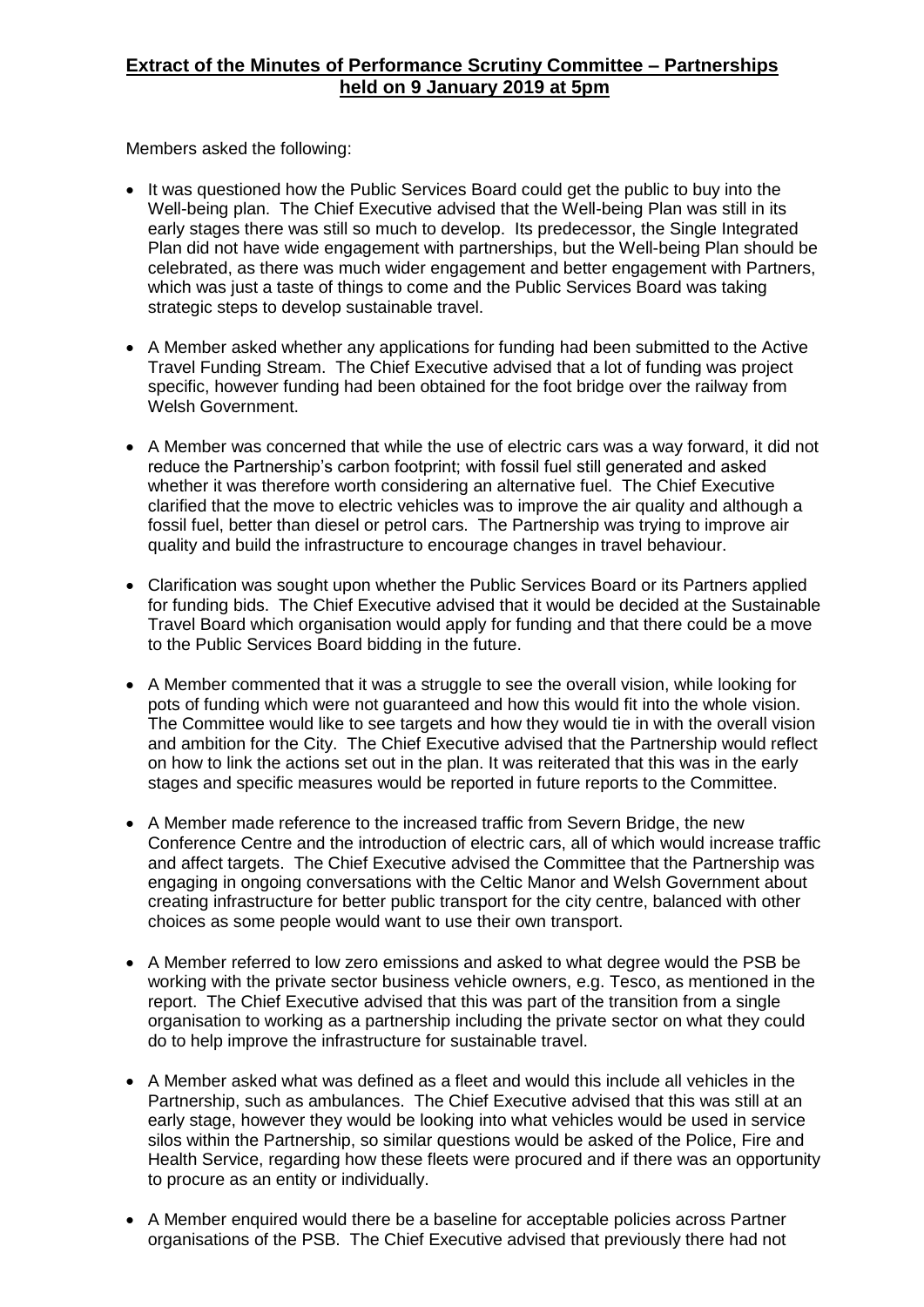been a level of commonality, but that each individual partner organisation had adopted the Well-being Plan which was the starting point and the plan was still in its early stages.

- A Member expressed concern about the impact of the lack of joined up public transport, taxi and school run traffic emissions and increased travel to the Convention Centre upon the air quality ambitions and that they could have been identified earlier. The Chief Executive advised that one of the Partnership's ongoing conversations was about having Supplementary Planning Guidance on sustainable transport for the City as there was no city wide document on transport.
- A Member referred to the Dashboard and asked how the Key Performance Measures would be clarified, developed and monitored, e.g. the proposed key performance measure upon the Number of street bike hire sessions.

The Chief Executive advised that the draft dashboard was an example produced to begin discussion with the Committee upon their views on using it as a template in future reporting, but he would feed back to the next Sustainable Travel Board to discuss and develop.

The Head of People and Business Change explained that previously the Committee had received reports upon the Single Integrated Plan themes which were more detailed as it was more mature plan, while the Well-being Plan was at an early stage. The Partnership needed to get to a point where key performance measures were in place by the next report to Committee and how they linked to the bigger picture. He confirmed that there were big aspirations in the plan, which needed changes across the City and that the future Well-being Plan Updates needed to explain where each action was at the point in time and the direction in the future.

- A Member was concerned that rural public transport was very poor, as well as access for emergency services and asked whether the Partnership was engaging with Newport Bus. The Chief Executive advised that the Partnership was contacting different partners and it was part of the conversation about encouraging changes in travel behaviour. He added that transport infrastructure was capital intensive and it would need a 10 to 15-year Plan.
- A member suggested that in future reports Actions should include timescales, resources, what has been done and how it is working. The Chief Executive advised that they would look at how that could be done.

### Green and Safe Spaces

The Public Services Board Intervention Lead for Green and Safe Spaces introduced the Intervention to the Committee. He advised that the Green and Safe Spaces Intervention was in its early stages but as a new group had already organised an event for stakeholders to be held in the summer. There would be approximately 20 different groups to set priorities with partner engagement to look at the green infrastructure for Newport and how this could be taken forward. The strategic planting of trees was an example of working with other partners. He referred to the Pill Action Day and the desire to pursue a community green flag for Pill. He advised that the Project Manager for Natural Resources Wales had recently been appointed and some funding opportunities had been identified. There could be a joint bid, which was favoured by Welsh Government.

### Members asked the following:

 A Member commended the Intervention Group for the approach taken in this Progress Update, which had context, a vision and a clear idea of progress, key priorities and direction of travel.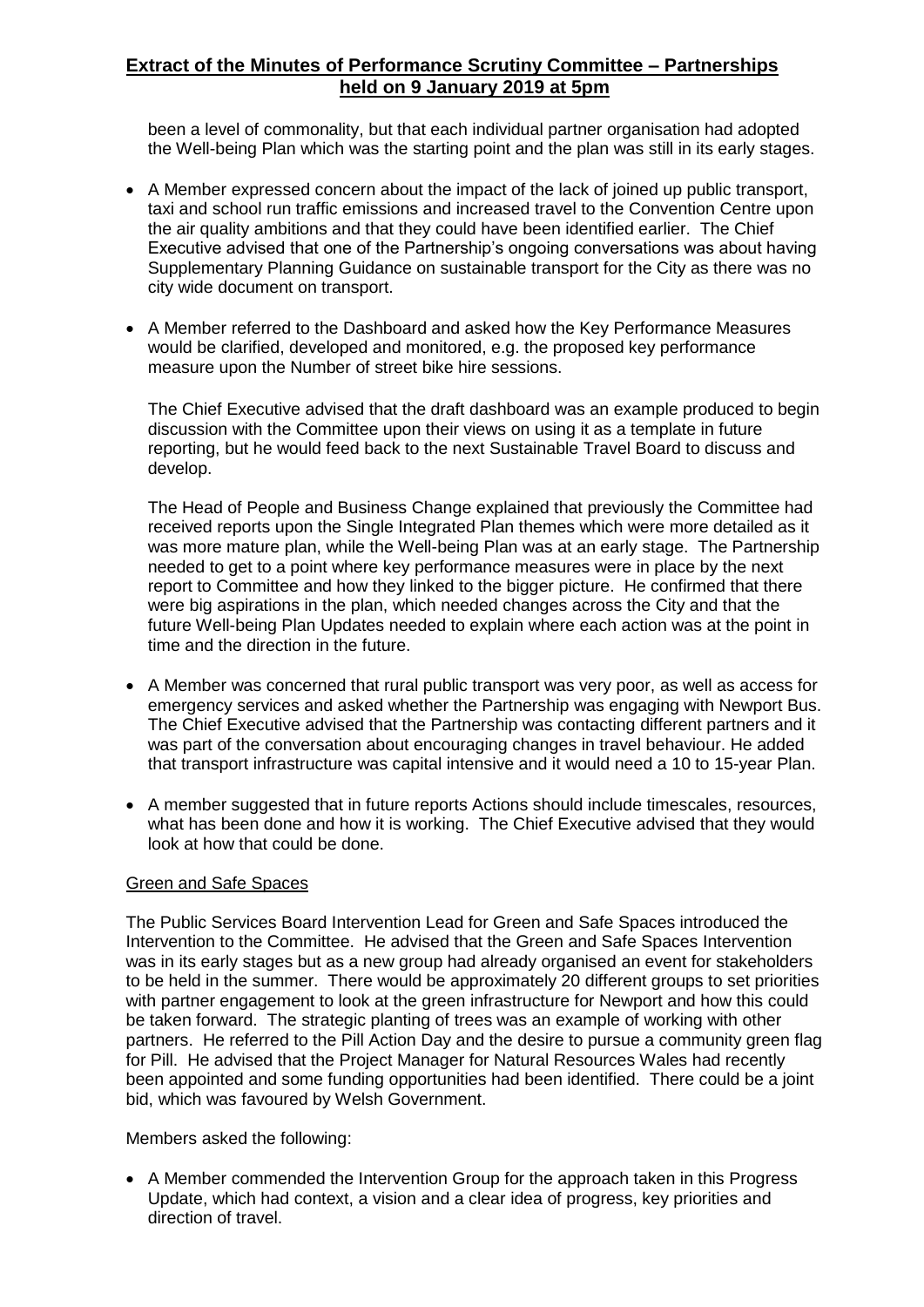- A Member asked to what degree had community mapping been done to date. The Lead advised that a piece of analysis had been done with the Education Authority and that National resources wales already geo-spatially map and code green spaces which could be utilised and the development group had suggested that these could be promoted through apps and social media.
- A Member referred to antisocial behaviour and caravans parking on green spaces, which caused costly clear up for the Public Sector and was concerned that more green spaces could result in fly-tipping and antisocial behaviour. The Lead advised that while trying to improve green urban spaces, there was some concern regarding fly tipping and antisocial behaviour, but it had been noticed that working with the Police on anti-social behaviour and community safety had improved green spaces.

### Right Skills

The Public Services Board Intervention Lead for Right Skills introduced the Intervention to the Committee. He advised the Committee that similarly to comments made in the earlier Progress Updates by other Leads, the plan was in its early stages but assured Members that positive strides were being made. The joint collaborative activity was a small example and funding was being explored to improve engagement with asylum seekers which was a joint initiative with Cardiff. Work was ongoing to understand what Right Skills includes throughout life, with employers' views gathered through Newport Economic Forum and Careers Wales to gain an overview of what employers might look for in young people. Information gathered could provide a plan for Primary and Secondary Schools and Careers Wales, identifying out of the whole group specific needs to address. Engagement was underway with Partners about what was already being done to prioritise areas for skills development but there were variations between their priorities. Intelligence was being provided into what was available for all stakeholders which would help to develop the right skills for young employees. Regional links were also appropriate and the region could be defined in a number of ways including Bristol and Cardiff. They were identifying what organisations needed, the gaps in Newport in terms of skills and how to turn this into smart action, objectives and targets as well as discussing deficiencies. The curriculums offered in primary, secondary schools, college and university were being looked at and how they linked to each other as well as challenging what employers wanted.

Engagement with parents was also a way forward through messaging, adopting software systems in 30 plus languages. Software called Vocalize had been utilised in Swansea to engage communities. It was very important for parents and guardians to get on board to fully support students. Apprenticeships and vocational qualifications were also very important, as was ensuring the skills for working in electric car and rail industries would be developed. Also raising awareness of good examples of success stories such as children winning national competitions, rather than focussing on the negative.

Members asked the following:

- A Member expressed a wish to see a vision that residents of Newport could buy into including the aspiration, ambition which was fundamental to what the Intervention was trying to achieve.
- A Member welcomed that the Partnership were looking at developing new skills and referred to the importance of apprenticeships, such as those run by Newport City Council and Newport City Homes and also the importance of skilling the future employees for new industries e.g. Semi-Conductors in Newport.
- A Member enquired about whether procurement opportunities to maximise resources were being explored. The Lead advised that Procurement had not been looked into as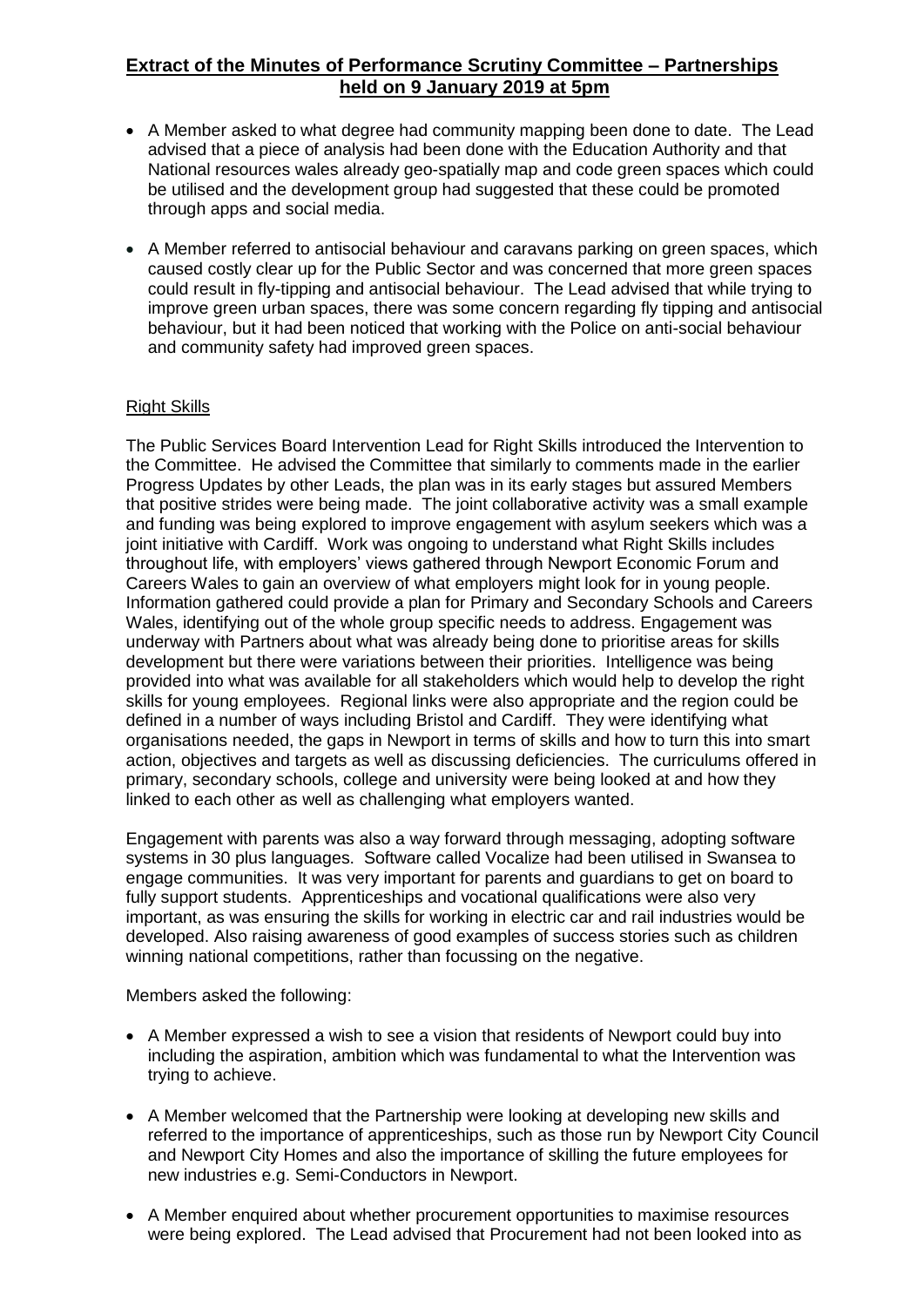yet, however the potential was positive. From a Human Resource point of view, they were still looking at how to articulate what they wanted to achieve. They were also looking at developing leads with business such as semi-conductors, from local market intelligence. There was a clear message on what were the priorities in Newport, and the Convention Centre and the M4 relief road would be a potential for skills to sustain employment within Newport; bringing much opportunities.

 A Member referred to poverty in Newport and asked what was the thinking behind Newport being a centre of excellence for schemes such as Network 75 and how could companies be brought into the city. The Lead advised that each partner at that level was bringing in a range of schemes such as high level apprenticeships e.g. Go Compare were funding 18 year olds to go to university. It would be beneficial to encourage Newport pupils to complete their A levels to allow more scope for employment. This was more realistic and would help with more vocational opportunities.

The Chief Executive advised City Deal Regional Apprenticeships were being considered and the Council also had their own Apprentices and was looking at the National Graduate Apprentice Scheme which each had different levels of development, but that opportunities for work experience needed development.

 A Member referred to the importance of the relationship and links between interventions and joint working between partners e.g. reliable public transport to needed to travel to College, to study via an alternative route of study offered.

### The Newport Offer

The Chief Executive introduced The Newport Offer Intervention to the Committee as the Public Services Board Lead for this Intervention and referred to its aspiration to change perceptions and raise the profile of the city and the work of Newport Economic Network and Newport Destination Management Group (DMG). A meeting of the intervention leads, the Chair of the Destination Management Group and Newport City Council Strategic Director - Place had taken place to discuss how the work should best join up to achieve the greatest impacts for the city. The Chief Executive of Newport City Homes was also a joint lead on this Intervention. It had not progressed as well as others although there was a clear understanding that people needed to aspire and invest in Newport without leaving the city. This was in the very early stages and would therefore report back to the Committee when there was more information to discuss.

### Members asked the following:

 Members discussed negative feedback that Newport had received while there had been lots of positives which needed to be promoted and also a more collaborative approach upon engagement and encouraging people to visit, work and live in the City.

### Strong Resilient Communities

The Public Services Board Intervention Lead for Strong Resilient Communities introduced the Intervention to the Committee and highlighted that it was the vision of the Board to make residents feel safe, promoting community safety and encouraging better engagement in order to change relationships within communities. Services were designed to meet the needs of the community, maximise strength and change the narrative in order that the public were less reliant on public services more involved in volunteering groups and developing networks. Longer term pieces of work were starting to shape service delivery and joined up thinking. There were already pockets of work ongoing.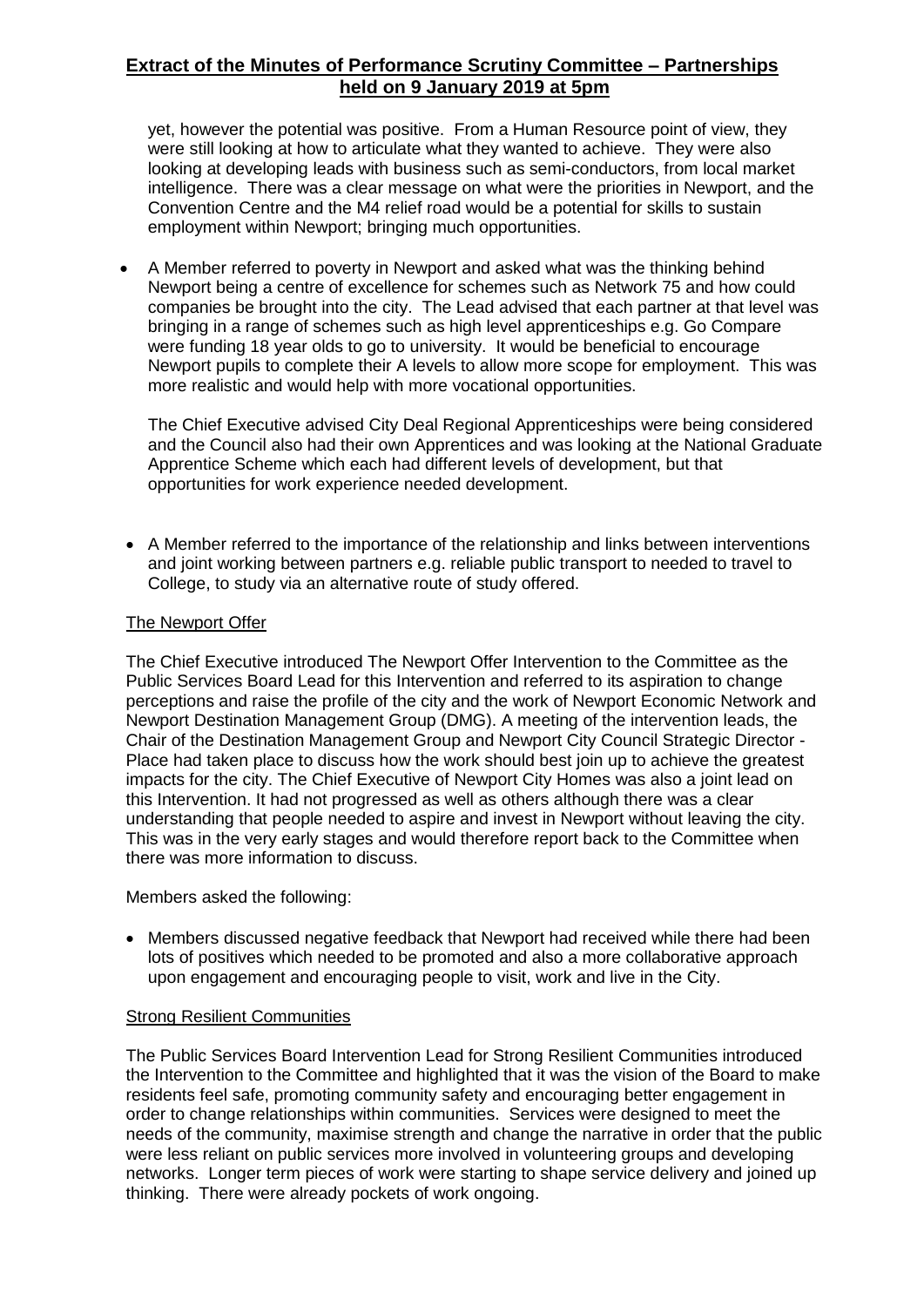Other agencies were being involved with better communications and examples of this were could be seen in the areas of: serious and organised crime, and; exploiting children and vulnerable people. These were nationally recognised as the biggest economic and wellbeing threat to Britain; bigger than terrorism. There was better working around safeguarding for children through joint working with schools.

He advised that there was an engagement event in February which would be focussing on Newport East but the theme would eventually spread across Newport. The event involved the company Mutual Gain to help get communities engaged and help identify their community safety and well-being needs. It was hoped to achieve a better understanding of what residents were really concerned about. This was the start of a process that would focus on how groups could be supported with funding and connect with voluntary groups and public services. This would span children and the elderly. Good preventative work was taking place and some funding was provided by the Home Office, with support from Mutual Gain and the St Giles' Trust to help potential high risk offenders by using ex-offenders to help guide them on the right track. Work was also ongoing with Barnardo's and Newport Live, developing a Schools' Programme, highlighting the dangers of crime to children. Work was also underway with Crimestoppers.

Members asked the following:

- A Member commented that improving safety was important and would also like to see community groups being supported or signposted to funding e.g. Keep Tidy groups which make a big contribution to city and could get grants for equipment, but not for insurance costs. The Lead advised that the event in February would help with advice and signposting on such matters and there was a small amount of funding towards supporting these small groups.
- A Member referred to Newport's night time economy and asked how the Council could help improve the safety of customers and night club owners. The Lead advised that work was ongoing with Pub Watch and the Licensing Authority, funding to help door staff, for wands to detect metal objects and working with landlords to voluntarily improve conditions was an important aspect and also looking at hot spots.
- A Member referred to communities where the Fire Service might be involved when fly tipping had been set on fire. The Public Services Board Lead for Green and Safe Spaces advised that this was an increasing problem and they were finding evidence with changes to recycling points. The fires were being plotted on a GIS basis and the data being reviewed, the Team would look at the results and if there was an issue would be reported to the PSB.

The Lead advised that community engagement and joint clean ups in targeted areas had seen a 60% reduction in calls as a result.

National Resources Wales also carried out work to clean up fly tipping in rural areas and people should be made aware of the cost and was also an example of where people could get involved. A Member commented that the penalty for fly tipping should be more severe.

The Chair thanked all Invitees for attending and invited any closing comments they wished to add.

The Chief Executive concluded that it had been worthwhile attending the Scrutiny Committee and there was a need to go away and improve performance measures, which would take time but the Committee's feedback was helpful.